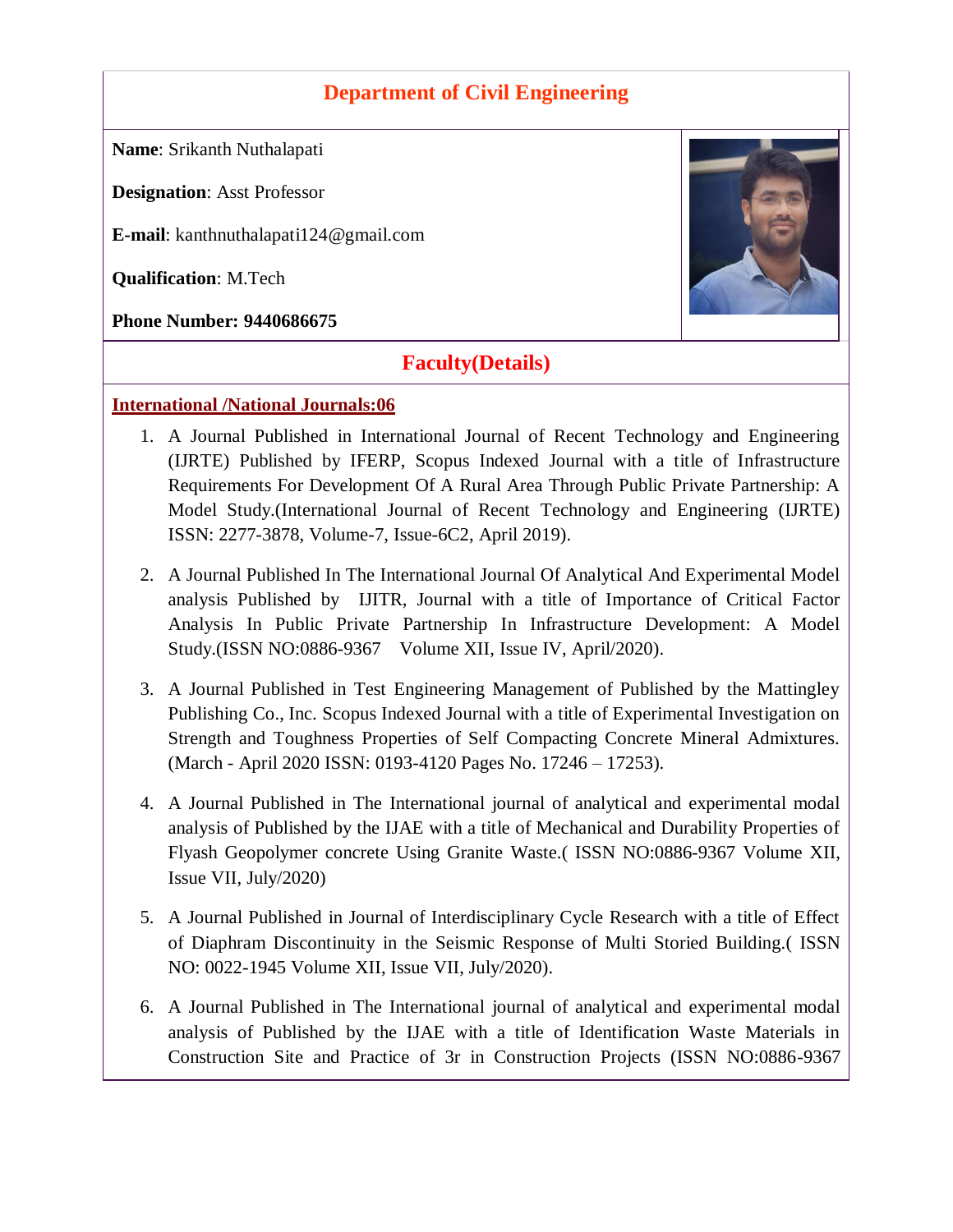#### **Conferences Co ordinated:02**

- 1) One day Webinar on Raising of Ash Pond for Augmented Storage
- 1. Organising the webinar on Data Mining Applications in Geotechnical Engineering by Dr.S.Mohan , by Department of Civil Engineering, Chalapathi Institute of Technology in association with Indian Geo Technical Society Guntur Chapter (8 July 2020)
- 2. Organising the webinar on Raising of Ash Pond for Augmented Storage by B.V.SushmaTata Consulting Engineers ltd Assistant General Manager , by Department of Civil Engineering, Chalapathi Institute of Technology in association with Indian Geo Technical Society Guntur Chapter (13 October 2021)

## **Conferences Attended:03**

- 1. Presented a paper on "Importance of Critical Factor Analysis in Public Private Partnership in Infrastructure Development: A Model Study" in International Conference on Recent Challenges in Science, Engineering and Technology organized by Chalapathi Institute of Technology, Guntur, in Association with Institute for Engineering Research and Publication. (28-29 February 2020)
- 2. Publish a paper on "Infrastructure Requirements for Development of a Rural area through Public Private Partnership: A Model study" & Organized as Help desk, Communication and Invitation Committee, in 2nd International Conference on Advances in Civil Engineering, organized by Department of Civil Engineering, K L University, Guntur (21-23 March 2019).
- 3. Participated in a National level Seminar and Exhibition on "Recent Development in Design and Construction Technologies of BUILDING BLOCKS OF TRANSFROMATION" organized by Association of Consulting Civil Engineers, Bangalore, India (21-23 February 2018).

## **FDP's and Workshops Attended:08**

- 1. Participated in the Five day online Faculty Development program on Advances in Civil Engineering organized by Nagapur Institute of Technology, (26-30 June 2020).
- 2. Participated in the Five day online Faculty Development program on Emerging Techniques in Civil Engineering organized by Vaageswari College of Engineering, (22 - 26 June 2020).
- 3. Participated in the One Week Online Day Faculty Development program on Remote Sensing and GIS Applications in Civil Engineering (RS&GISACE-2020) K L University,